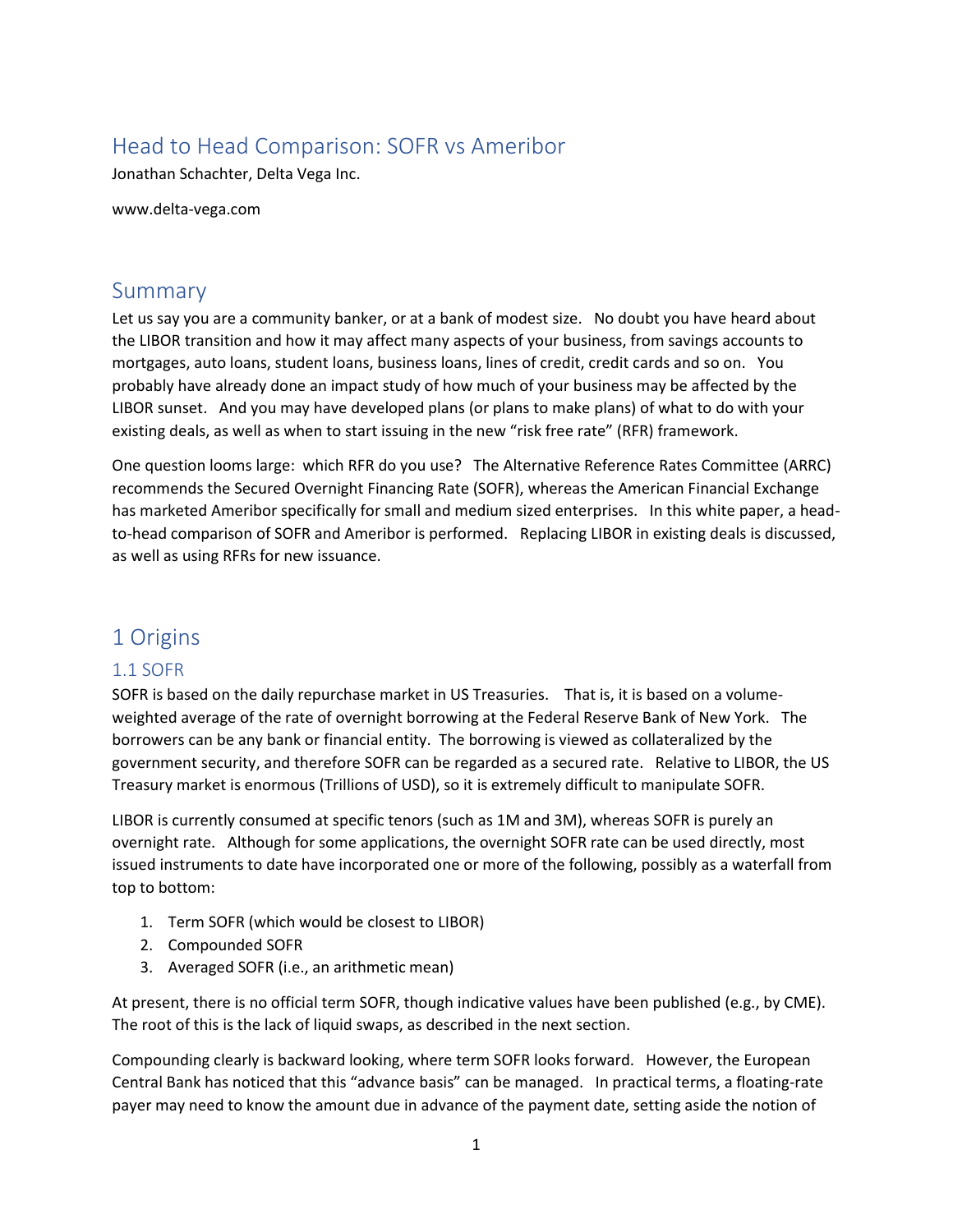issuing purely in-arrears swaps. The solution is generally to compound in arrears, but use a mechanism to inform the float payer in advance: a payment delay, a lookback, or a lockout.

Simple averaging is uncommon, as it misses the effect of daily accruals. It is however present in the 1M SOFR future (see below).

#### 1.2 Ameribor

The American Interbank Offered Rate (Ameribor) is based on unsecured lending on the American Financial Exchange (AFX). The primary players on the AFX are small and medium size US banks. Like SOFR, Ameribor is volume weighted.

Simple averages of the 30 day and 90 day rate are available. AFX has also announced a 30-day forward rate for Ameribor ("Ameribor30"), described as deriving from "transactions[sic] that aligns with macroeconomic theory and academic research on the term structure of interest rates." No formal methodology for this forward rate has been made public, though at least one deal is using it.

### 2 Liquid Instruments

The presence of liquid instruments based on floating rates makes hedging exposure possible, and can be used to construct spot and forward curves. For both SOFR and Ameribor, the most liquid instruments are futures. Indeed, to construct a SOFR curve currently, one would use the well traded instruments in Table 1.

Not shown in the table are SOFR swaps, and the very recently added SOFR swap futures. There are two issues. First, SOFR conforms to money market (OIS) conventions. So a SOFR swap float leg

- 1. Accrues daily SOFR
- 2. Pays at maturity (if  $<$  1Y) or annually (if  $>=$  1Y)

Thus, it is not like a LIBOR swap, such as 3M vs fixed. All SOFR swaps pay as per Item 2 above.

The second issue is that SOFR swaps have not yet shown the liquidity of LIBOR swaps, and are currently at about 10% both in volume and DV01. Clearly, with the end of LIBOR, neither SOFR/LIBOR basis swaps, nor vanilla fixed-float LIBOR swaps will exist. The SOFR swaps have room to grow. As with the current LIBOR swaps, these will add to our understanding of SOFR term structure at long maturities.

Ameribor currently has 7 day, 14 day, 1 month, and 3 month futures. Except for the 3 month (compounded), the others are all computed with arithmetic means. The volumes of Ameribor futures are very low – most typically shown as zero. There are no swaps or futures on swaps.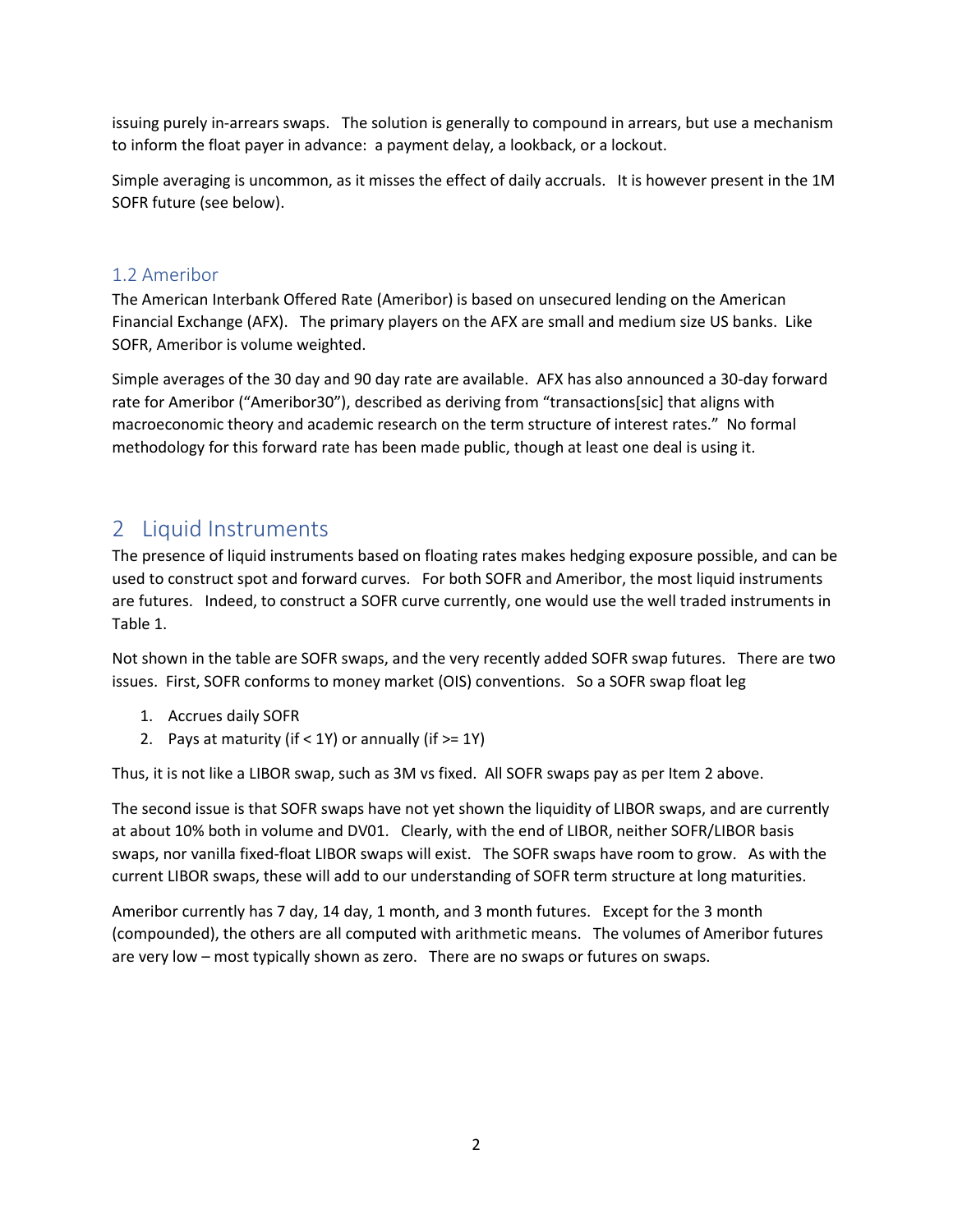#### *Table 1: Liquid SOFR instruments to build curves*

| <b>Type</b> | Subtype                       | <b>Tenors</b>  | <b>Liquid Range</b> |
|-------------|-------------------------------|----------------|---------------------|
| Future      | Arithmetic Average ON         | 1M             | $1 - 1.5$ years     |
| Future      | Compounded ON                 | 3M             | $1 - 3$ years       |
| Swap        | EFFR <sup>1</sup> /SOFR basis | ON vs ON       | $2 - 5$ years       |
| Swap        | LIBOR/SOFR basis              | 1M/3M/6M vs ON | 5+ years            |

## 3 Comparison

The below Table 2 summarizes the differences as discussed so far, together with some additional distinguishing characteristics.

Both indices have a long (5+ year) time history, which facilitates the fallback discussion below.

As can be seen, the US agencies are planning to use SOFR and not Ameribor. So, if you plan to sell or transfer a book of ARM mortgages to a servicer, you should probably use SOFR. The one temporary exception is the reverse mortgage industry. Because of experience with the Constant Maturity Treasury (CMT) rate, they are doing an initial transition to CMT, but eventually will use SOFR.

It should be noted that Ameribor uses Ethereum technology, the type of blockchain that is used in digital and cryptocurrencies. SOFR does not have this feature.

<sup>1</sup> Fed Funds.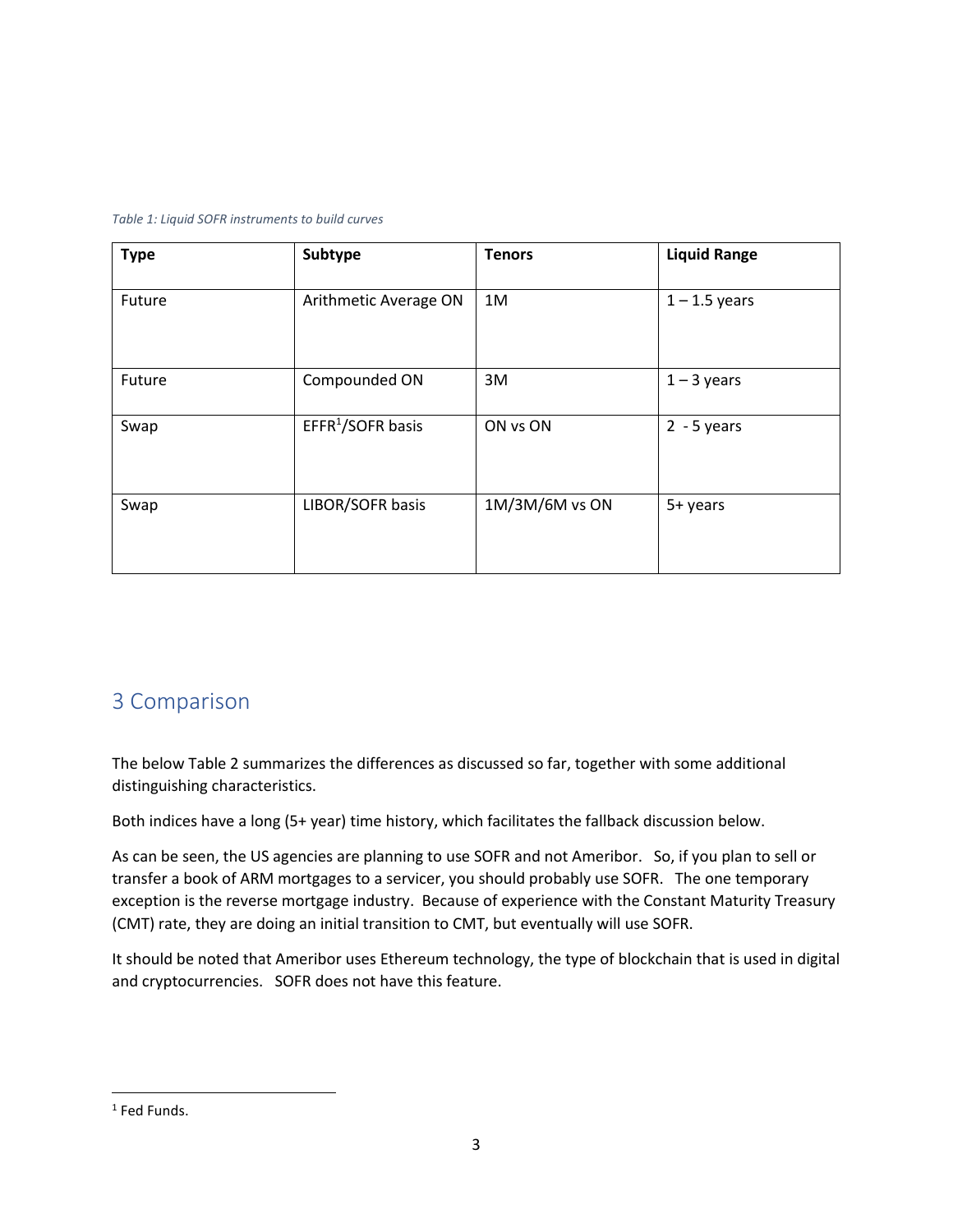#### *Table 2: Summary of differences between SOFR and Ameribor*

| Category                      | <b>SOFR</b>               | Ameribor        |
|-------------------------------|---------------------------|-----------------|
| <b>Underlying Market</b>      | Treasury repo             | Corporate loans |
| Secured?                      | Yes                       | No.             |
| Data Available Since          | 2014                      | 2015            |
| <b>1M Futures Volume</b>      | 6,887                     | 0               |
| <b>3M Futures Volume</b>      | 32,617                    | 0               |
| <b>Swaps Notional Volume</b>  | \$120 B                   | None            |
| Mortgages / Reverse Mortgages | FNMA, FHLMC, FHLB banks,  |                 |
|                               | Federal Farm Credit Bank, |                 |
|                               | <b>GNMA</b>               |                 |
| Uses blockchain               | NO                        | <b>YES</b>      |

\* Futures volumes as of 9/30/2020. Swaps volumes are average for August 2020.

# 4 Fallbacks

Under the assumption that LIBOR is close in value to SOFR or Ameribor, LIBOR can be replaced after its cessation by an adjusted value of the newer rates. This is the central idea of a fallback, and if this closeness can be captured statistically in historical data, then an unbiased estimate of LIBOR postcessation can be obtained.

<*Estimated but unobservable LIBOR value*> =

<*Fallback index value (SOFR or Ameribor*)> + <*Spread*>

Note that the spread is static (time constant), and will be measured over a designated historical period. It differs only for each tenor. Examples of fallbacks are shown in Table 3. In the case of the curves, the spread is added at each maturity.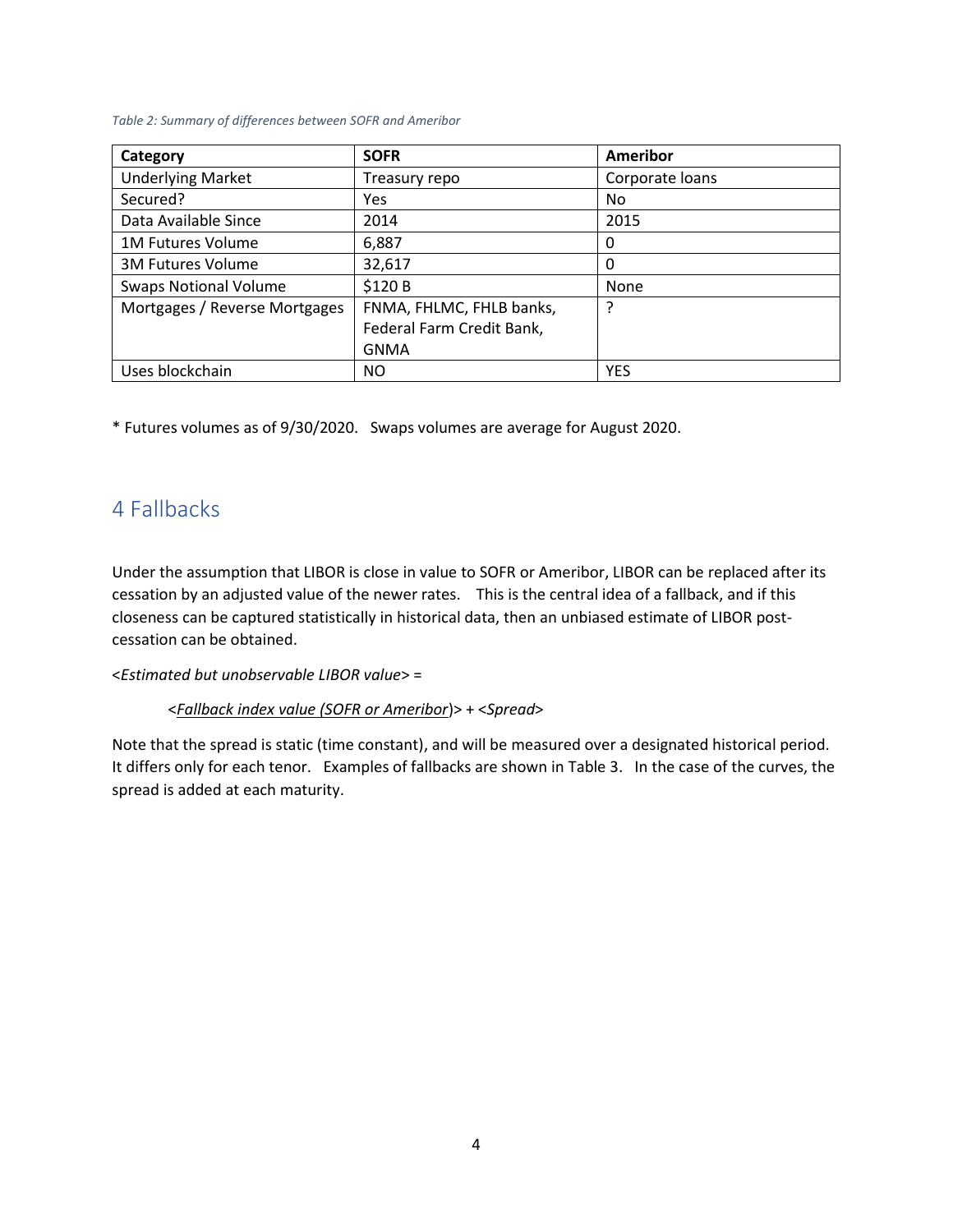#### *Table 3: Fallback Examples*

| <b>Quantity to Replace</b> | Static spread added to |
|----------------------------|------------------------|
| <b>3M LIBOR</b>            | 90 Day Index           |
| <b>6M LIBOR</b>            | 180 Day Index          |
| <b>1Y LIBOR</b>            | 360 Day Index          |
| 3M LIBOR spot curve        | Index spot curve       |
| 3M LIBOR forward curve     | Index forward curve    |

SOFR fallbacks have been widely discussed in the community. The ARRC (for cash products) and ISDA (for derivatives) have solicited practitioner input and developed the following approach.

- 1. For a given LIBOR tenor, select a spot date from which lookback data are obtained.
- 2. Difference the historical SOFR tenor (as per the waterfall in Section 1.1) with LIBOR. Compute the five-year median, looking back from spot.
- 3. Apply steps 1 and 2 to all LIBOR tenors requiring fallbacks.

At the present, the spot dates are undetermined, but would be defined by the earlier of 12/31/2021 and a decision by the FCA that a LIBOR tenor is no longer representative ("Zombie LIBOR"). That said, the five-year median is insensitive to outliers, and shows little dependence on the historical period. The derived spread is typically some tens of basis points. It is reasonably stable.

The application of the static spread is purely additive as in the equation above in wholesale (i.e., nonconsumer) products. Consumer products (nearly all under ARRC as they are predominantly cash, not derivatives) include mortgages, student loans, auto loans, credit cards, and so on. These would have a phase-in period of one year. For example, if payments are based on 1M LIBOR, and the static spread is 24 BPs, then two BPs would be added to each payment for a year. See Table 4.

| Month number | <b>LIBOR 1m fallback</b> |
|--------------|--------------------------|
|              | SOFR $1m + 2$ bps        |
|              | SOFR $1m + 4$ bps        |
|              | SOFR $1m + 6$ bps        |

*Table 4:Example of Phase-In for SOFR Fallbacks for Consumer Products*

Etc. to SOFR 1m + 24 bps for months 12 and later

ISDA<go> on Bloomberg gives indicative values of fallbacks based on SOFR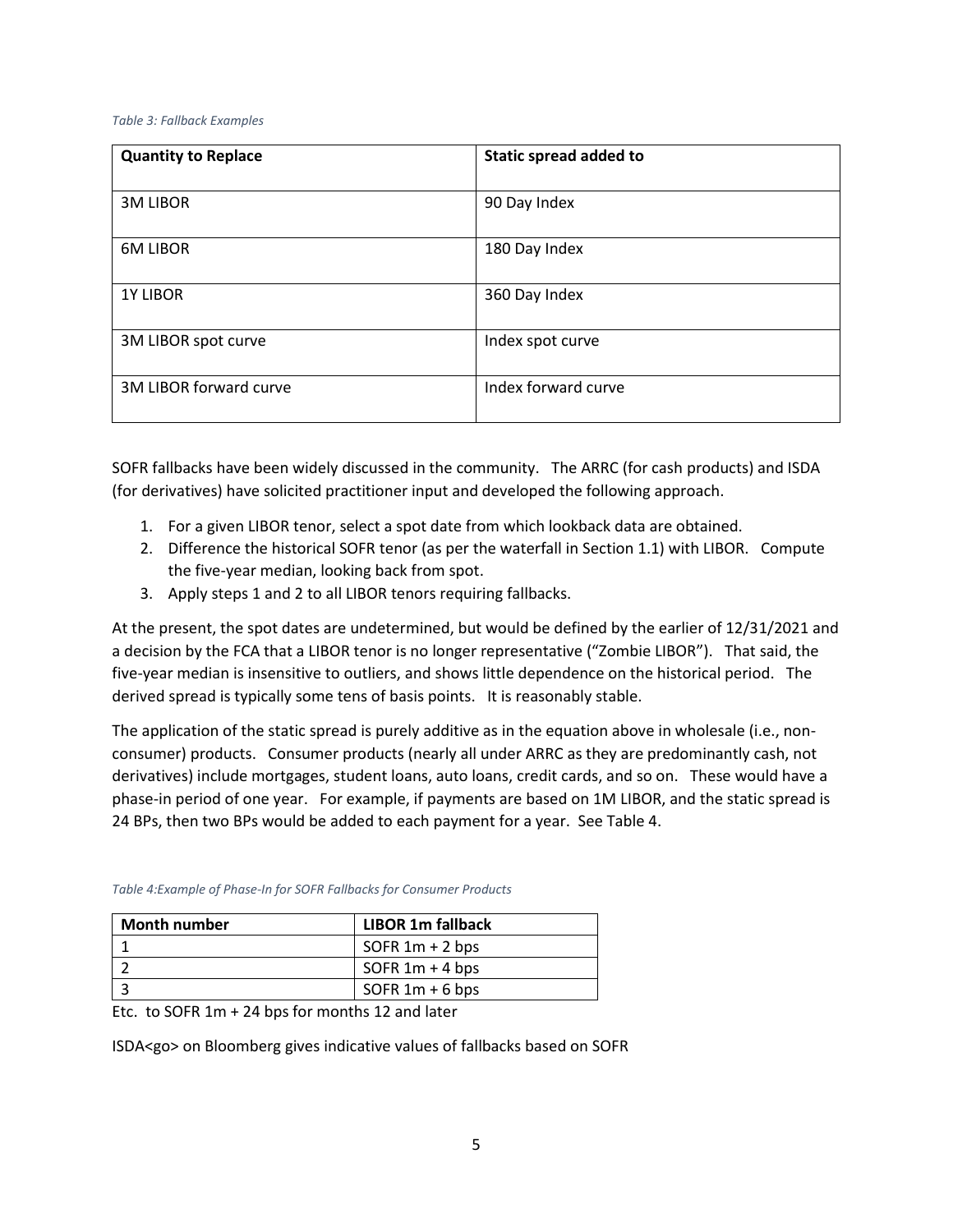Ameribor fallbacks have not been discussed in the community to date. Clearly, historical data exists to compute statistics of differences. It remains to be seen whether the differences are stable, and a similar approach as that taken for SOFR can be employed.

It should be noted that, without the ability for LIBOR to fallback to Ameribor, a bank wanting to issue in Ameribor would have a bit of a two-headed monster. It would have to manage both an Ameribor and a SOFR book. The Ameribor book would be for new instruments, but the SOFR book would be for the legacy LIBOR instruments.

## 5 Discounting

Fixed-income instruments (such as swaps and swaptions) traded on central-clearing counterparties and exchanges and denominated in USD switched from using EFFR to SOFR for discounting and pricealignment interest (PAI) in October, 2020. In the longer term, SOFR likely will be the interest rate of choice for all types of overnight lending, regardless of asset class. So, for example one might see margin for equities and equity options being calculated with SOFR.

There are no reports of discounting and PAI calculations using Ameribor. In the event that Ameribor swaps become available, it is conceivable that the payments could be discounted in Ameribor.

# 6 Credit Sensitivity

As noted in Section 1, SOFR differs from LIBOR and Ameribor in being a collateralized rate. It therefore is less credit sensitive than an unsecured rate. How would one add in credit sensitivity? To first order, the fallback spread addressed above incorporates credit. It is a direct differencing of unsecured LIBOR and secured SOFR. So, the five-year median can be interpreted as a static credit spread.

The search for a dynamic credit spread, meaning a residual to any static spread, is currently being undertaken by Markit, Bloomberg, and some others. However, based on the author's own experience, this is a quixotic task. Doing the math of subtracting the static spread over historical periods gives mostly noise. There is no pattern in this noise matching the credit cycle, or credit proxies such as the CDX index, or the spread between AAA and BBB.

What then is the way to correct SOFR for credit? Unsurprisingly, there is no one-size-fits-all solution. If you know your customer, you have some idea how to charge them for a LIBOR loan or other obligation. You add a spread. And you will learn how to charge them for a SOFR loan. You add a spread.

Of course, Ameribor is unsecured, so you may elect to lend at Ameribor flat. Or Ameribor with an additive spread, again based on the customer. The only hesitation would be the inability to manage rate risk, given that, as discussed in Section 2, there are no ways to hedge most long-term Ameribor risk. If rates were near their historical averages, you might argue that they could move up or down with equal probability. However, rates are so close to zero, that they are almost certain to go up in the medium-to-long term.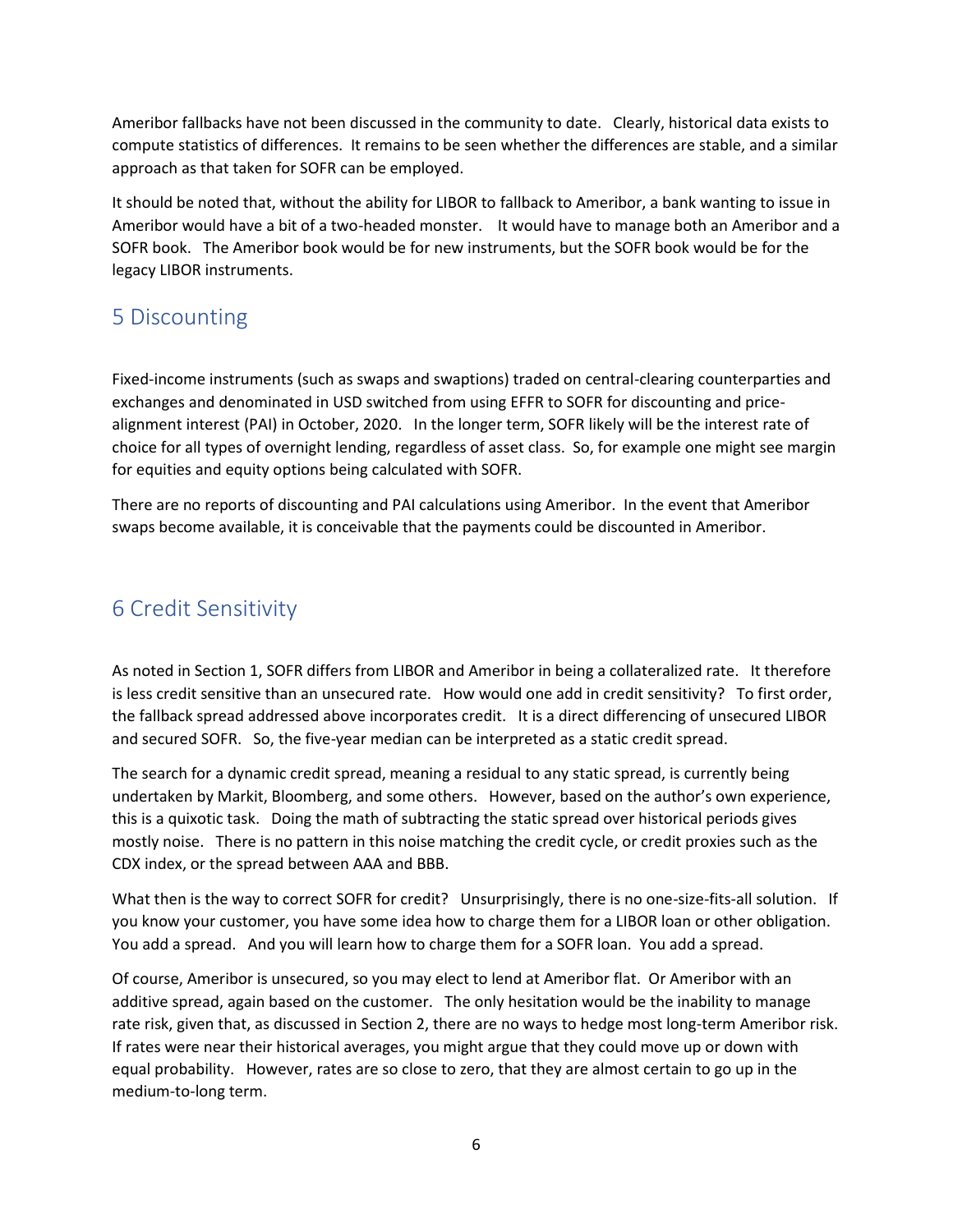# 7 Who Uses Ameribor?

Following dueling articles in American Banker, Signature Bank and a list of other small and medium sized banks stated that SOFR was unfit for their use and that they would be adopting Ameribor. Some deals are illustrated below. There is little news in general about Ameribor uptake. Either Ameribor users want to be out of the limelight, or else it really isn't very common.

Brookline Bank (Mass.) provides customer SOFR and Ameribor products (\$ 50M to \$100 M). ServisFirst issued a \$20 M loan based on Ameribor30. Both banks are using Ameribor futures to hedge rate exposure.

### 8 Diagnostic Questions

It may be helpful to ask yourself diagnostic questions to choose whether SOFR, Ameribor, or both best suit.

- 1. Do you expect to hold all your positions in house, or would you rather sell them to servicers, larger banks, and Government agencies?
- 2. Do you want a single RFR for both fallbacks to existing LIBOR products and for new deals, or are you comfortable with supporting multiple RFRs?
- 3. Will you hedge your book with standard market interest-rate instruments such as futures and swaps?
- 4. Is having an RFR based on blockchain an advantage or disadvantage?

# 9 How to Find Out More

Delta Vega provides LIBOR transition services including a weekly newsletter available by subscription about global developments, a blog of timely topics, and full-length papers such as this for in-depth discussions.

Both the ARRC and ISDA have outreach and regular meetings, other media such as podcasts. Some consultancies, particularly PWC and Oliver Wyman, have good conferences and regular publications on sites like LinkedIn.